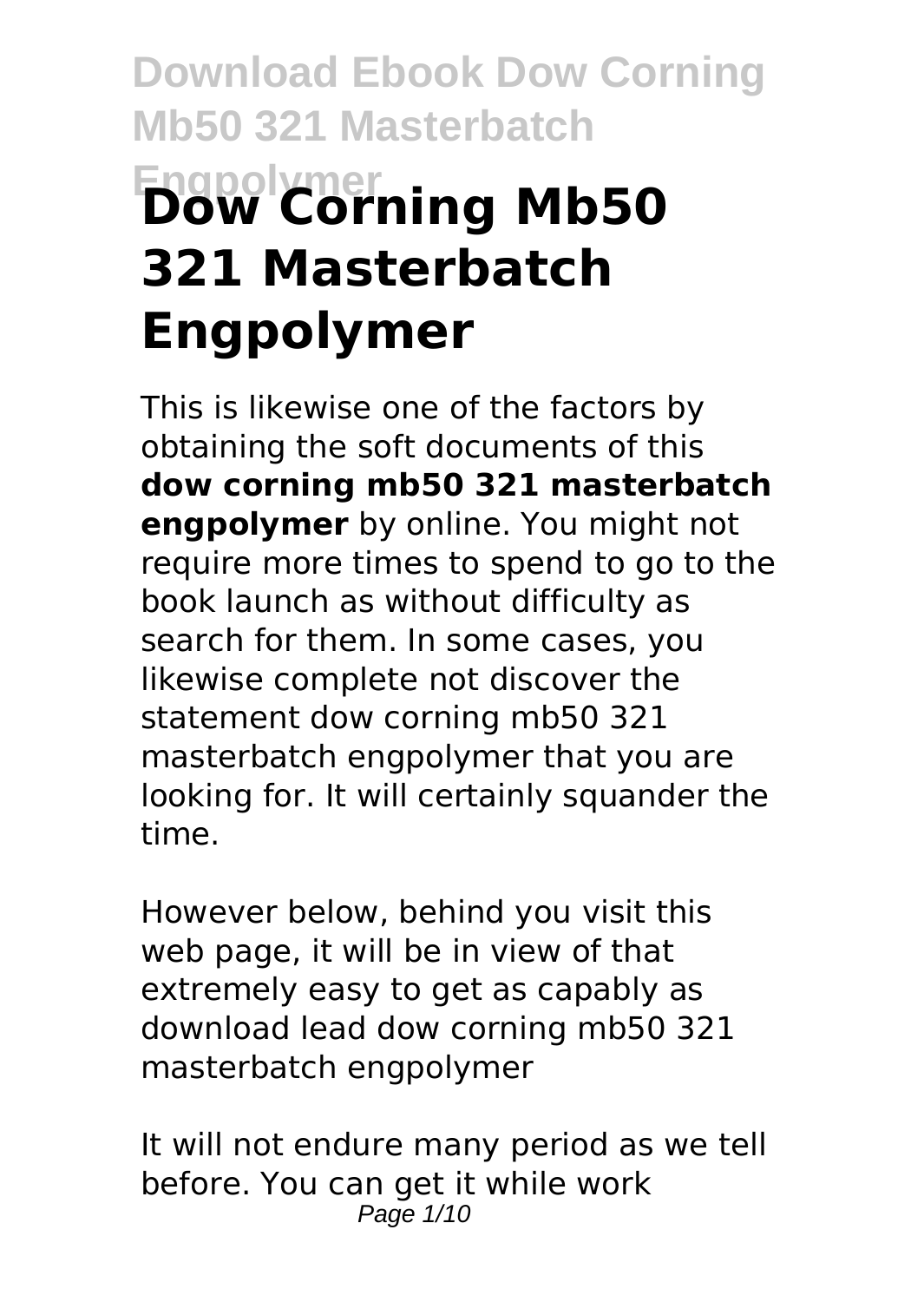**Engpolymer** something else at home and even in your workplace. in view of that easy! So, are you question? Just exercise just what we present under as well as evaluation **dow corning mb50 321 masterbatch engpolymer** what you afterward to read!

Books. Sciendo can meet all publishing needs for authors of academic and ... Also, a complete presentation of publishing services for book authors can  $he$  found

#### **Dow Corning Mb50 321 Masterbatch** DOW€CORNING MB50321 Masterbatch is a pelletized formulation containing 50% of a functionalized ultra-high molecular weight (UHMW) siloxane polymer. It is designed to be used as additive in resin compatible systems to improve processing and modify surface

characteristics.

### **DOW€CORNING® MB50321 Masterbatch - PromaPlast**

Page 2/10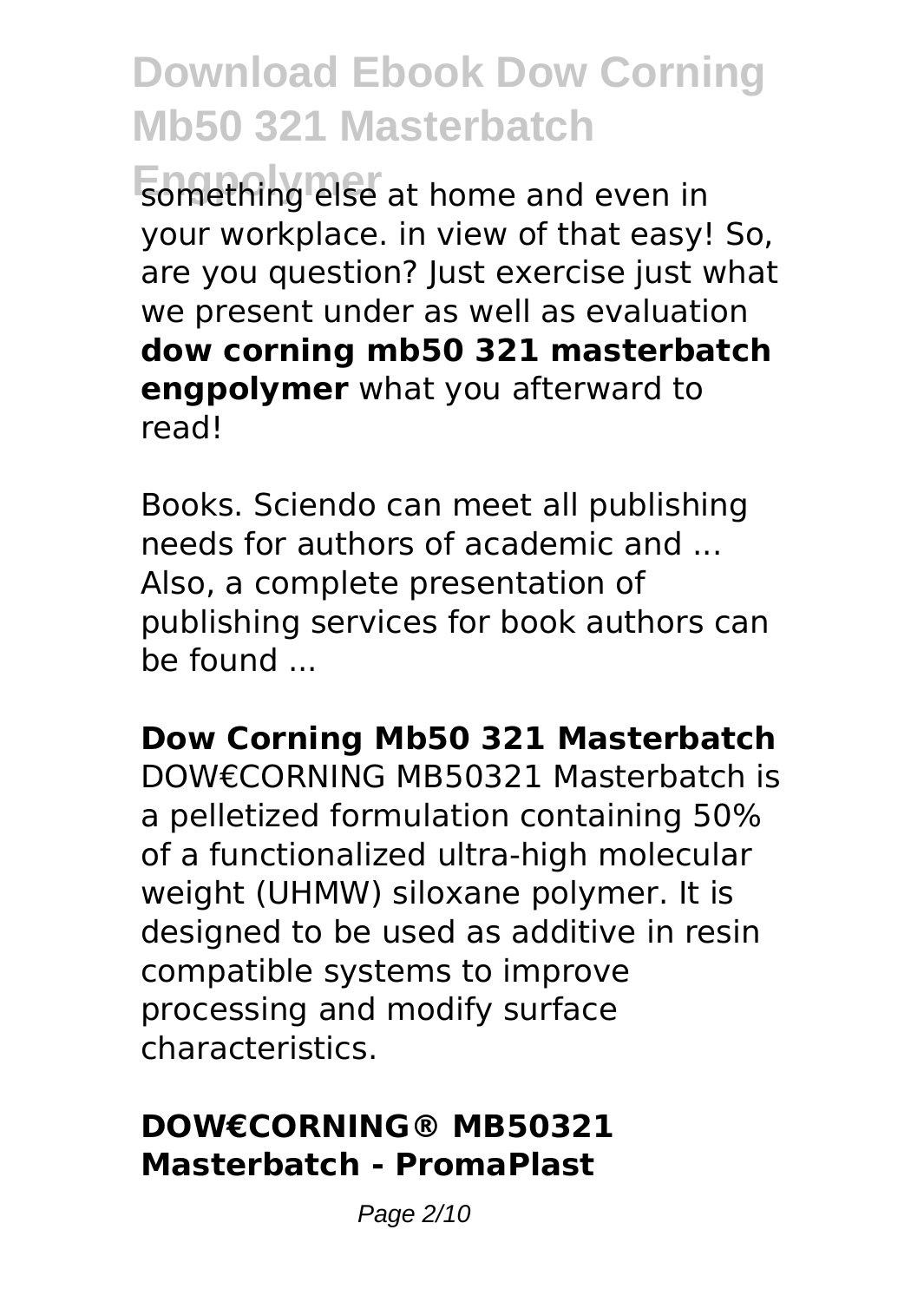**Engpolymer** DOW CORNING™ MB50-321 Masterbatch is a pelletized formulation containing 50% of an ultra-high molecular weight siloxane polymer dispersed in polypropylene (PP) homopolymer.

### **DOW CORNING™ MB50-321 Masterbatch - DuPont - datasheet**

DOW CORNING™ MB50-321 Masterbatch MB 50 321 MASTERBATCH: To extend the properties of resins, we offer a broad portfolio of silicone-based additives that add or boost desirable properties.

#### **Products | Browse by Application | Dow Automotive**

DOW€CORNING MB50313 Masterbatch is a pelletized formulation containing 50% of a functionalized ultra-high molecular weight (UHMW) siloxane polymer. It is designed to be used as additive in resin compatible systems to improve processing and modify surface characteristics.

### **DOW€CORNING® MB50313**

Page 3/10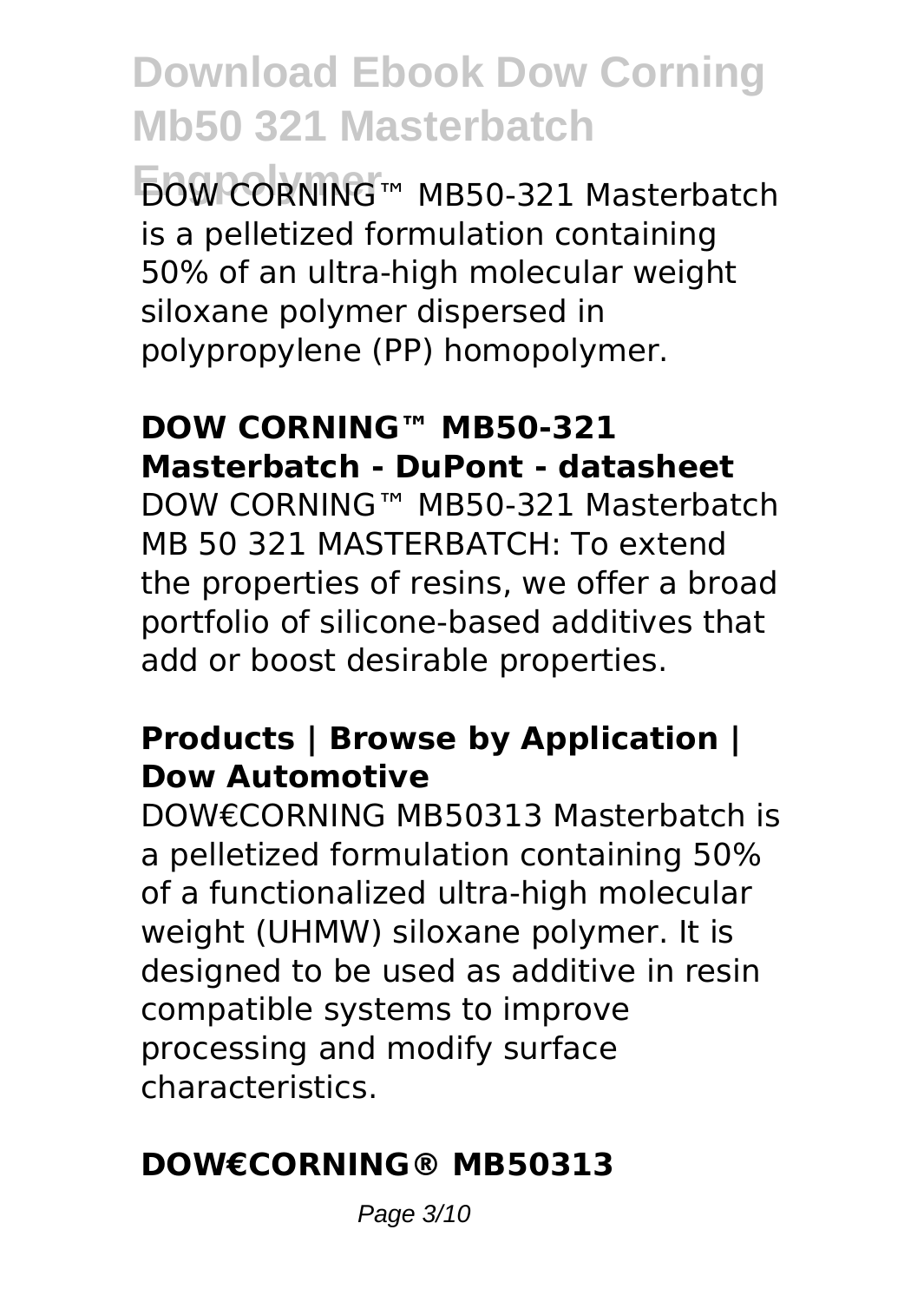**Engpolymer Masterbatch - engpolymer.co.kr** DOW CORNING(R) MB50-321 MASTERBATCH No known applicable information. The above listed potential effects of overexposure are based on actual data, results of studies performed upon similar compositions, component data and/or expert review of the product. Please refer to Section 11 for the detailed toxicology information.

## **DOW CORNING CORPORATION Material Safety Data Sheet DOW ...**

DOW CORNING™ MB50-321 Masterbatch DOW CORNING™ MB50-801 Masterbatch

#### **PROPERTIES EXTENSION WITH Si ADDITIVES**

PDF Dow Corning Mb50 321 Masterbatch Engpolymer is a pelletized formulation containing 50% of an ultra-high molecular weight siloxane polymer dispersed in polypropylene (PP) homopolymer. DOW CORNING™ MB50-321 Masterbatch - DuPont datasheet DOW€CORNING MB50-321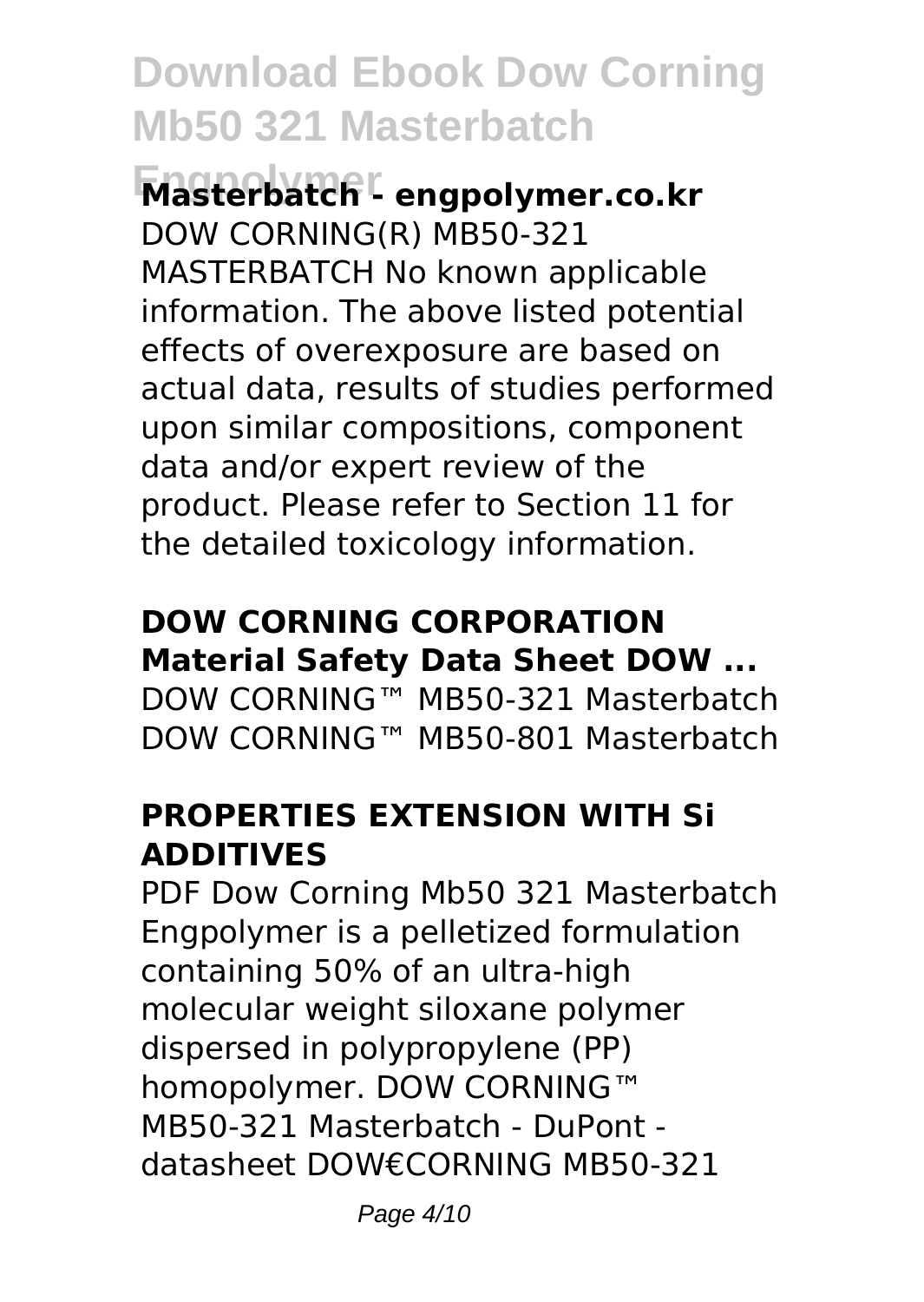**Engpolymer** Masterbatch is a pelletized formulation containing 50% of a Page 5/23

#### **Dow Corning Mb50 321 Masterbatch Engpolymer**

DOW€CORNING MB50002 Masterbatch is a pelletized formulation containing 50% of an ultra-high molecular weight (UHMW) siloxane polymer dispersed in low- density polyethylene (LDPE).

#### **DOW€CORNING® MB50002 Masterbatch - PromaPlast**

dow corning, the leading pioneer in silicone development. Dow Corning ® Brand masterbatch Additives. dow Corning Siloxane masterbatch additives . can benefit production of plastic materials and improve the performance of finished components. In the Extruder and Mold • Improved processing and flow • Better mold-filling • Mold release

### **Dow Corning® Brand Masterbatch Additives**

DESCRIPTION Dow Corning®MB50-001

Page 5/10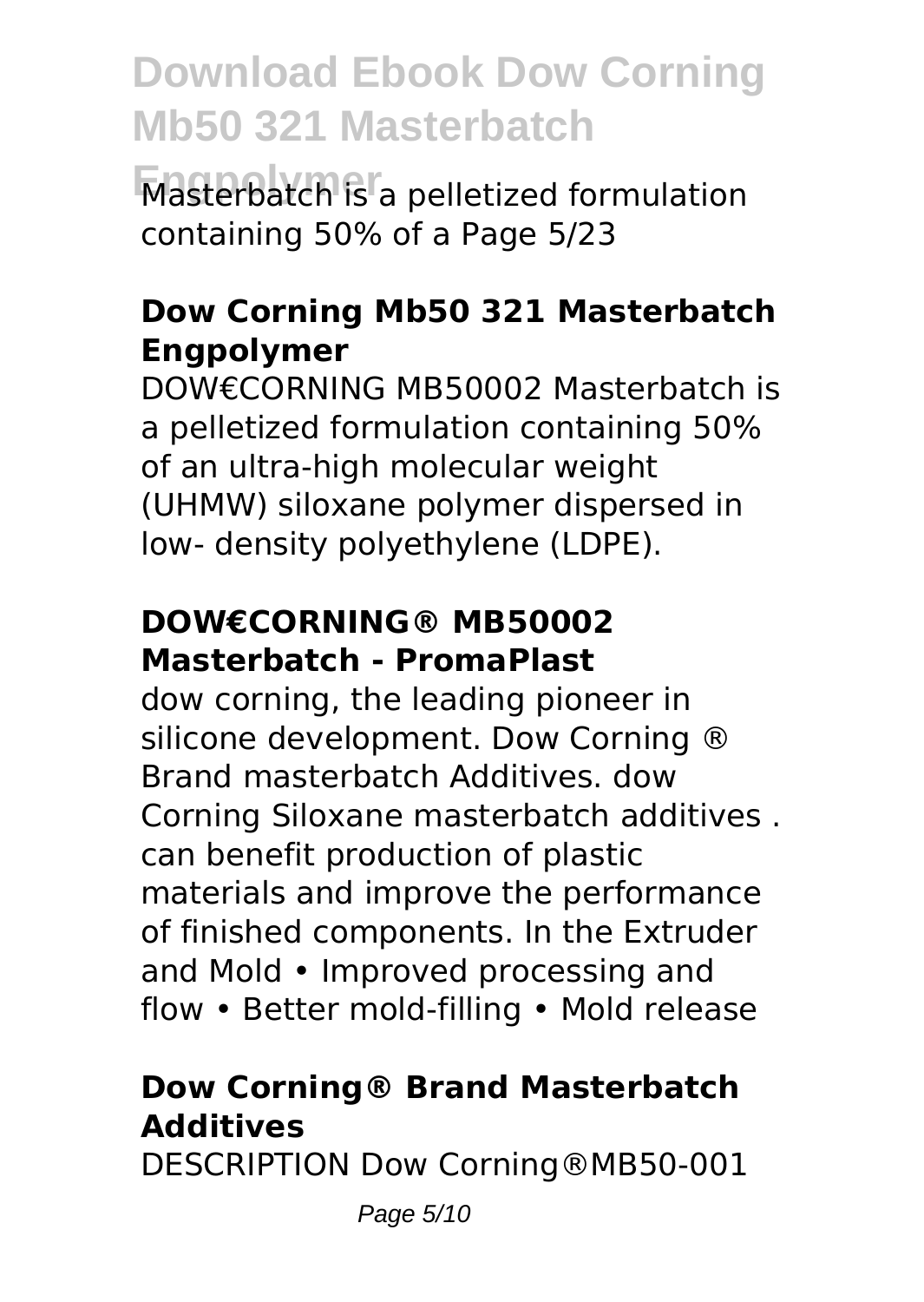**Engpolymer** Masterbatch is a pelletized formulation containing 50% of an ultra-high molecular weight (UHMW) siloxane polymer. It is designed to be used as additive in polypropylene compatible systems to impart benefits such as processing improvements and modification When added to polypropylene or of surface characteristics.

### **Product Information Plastics - Silicone,Dow Corning ...**

DOW CORNING™ MB50-002 Masterbatch by DuPont is a processing aid and surface enhancer. It is an ultra high molecular weight siloxane masterbatch. It provides improved throughput, reduces extruder torque/pressure, improves mold release & organics and inorganics filler dispersion.

### **DOW CORNING™ MB50-002 Masterbatch - DuPont - datasheet**

DOW€CORNING MB50001 Masterbatch is suitable for use as a slip or release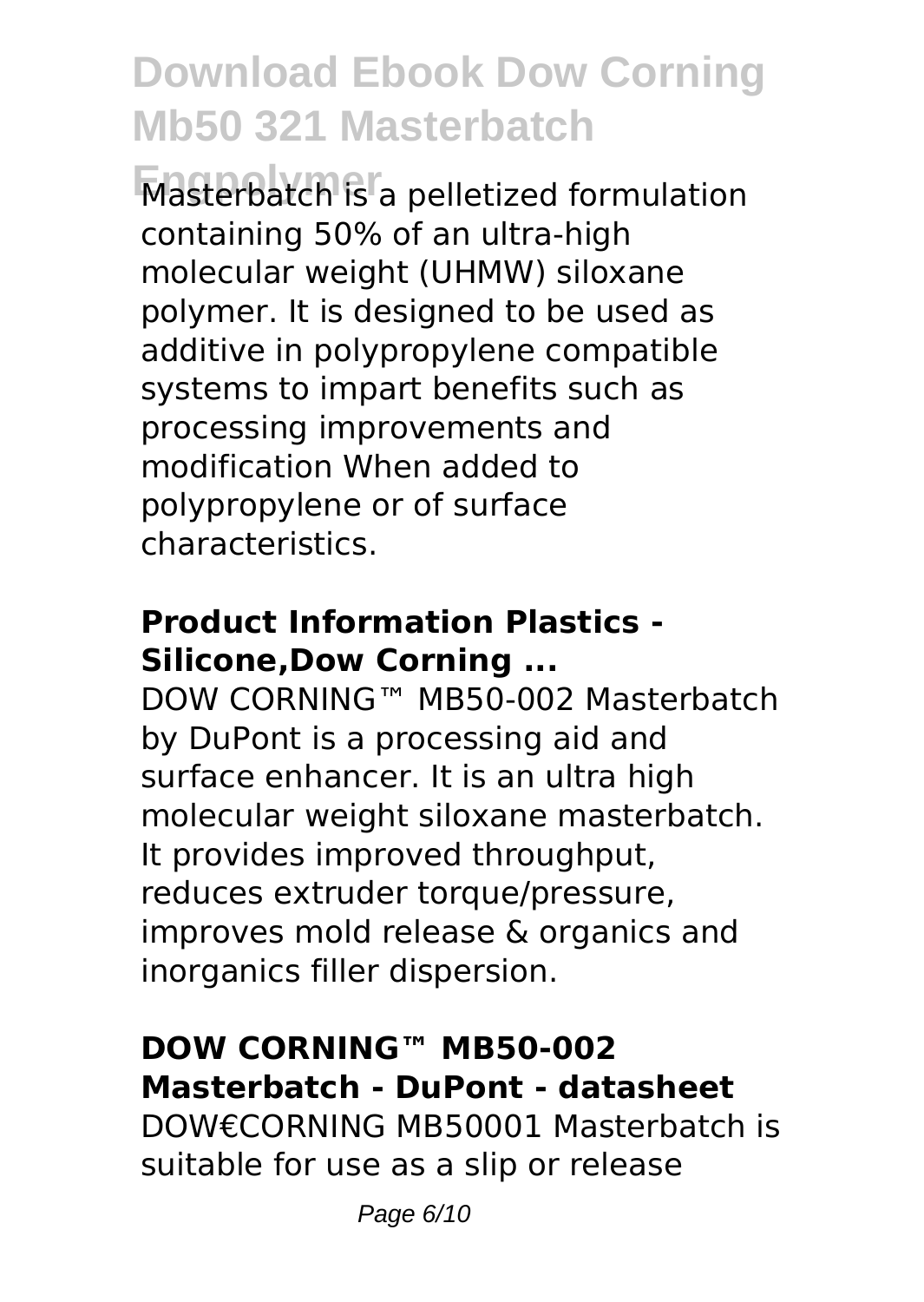**Engpolymer** agent in the production of the basic polymer or finished food contact article in compliance with US FDA regulation 21 CFR 177.1520. The olefin polymer portion of DOW€CORNING MB50001 Masterbatch complies with 177.1520(c)1.1 and the siloxane portion complies with 181.28.

#### **DOW€CORNING® MB50001 Masterbatch**

Siloxane Additive, DOW CORNING MB50-321 Masterbatch is a pelletized formulation containing 50% of an ultrahigh molecular weight siloxane polymer dispersed in polypropylene (PP) homopolymer. It is designed to be used as an additive in

#### **Multibase Dow Corning® MB50-0321 Siloxane Additive**

Distributor / Channel Partner of Dow Consumer Solutions-Dow Corning - Masterbatches - Silicone Masterbatch MB50 320, Silicon Polypropylene Masterbatches MB50 001, HMB 0221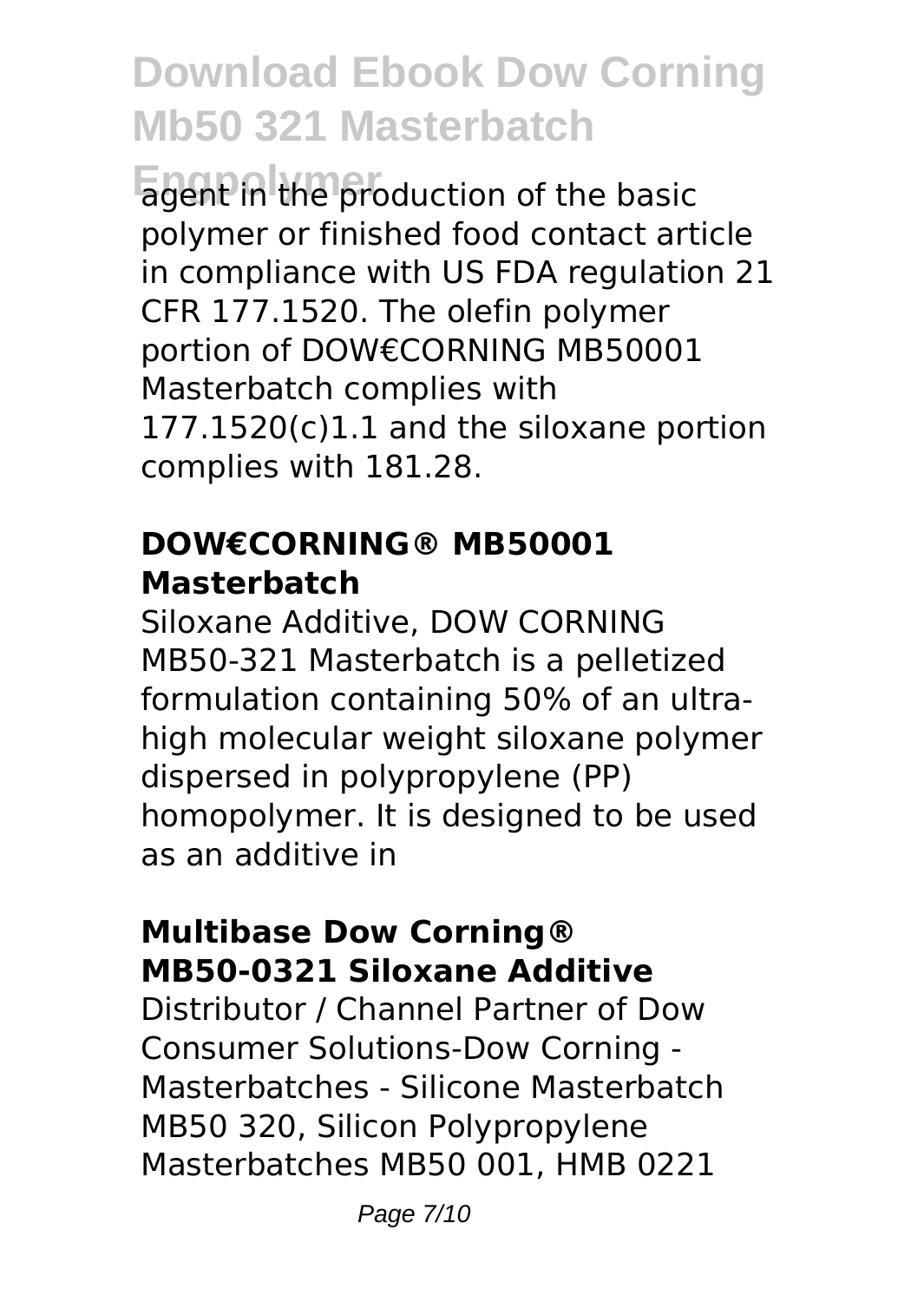**Engpolymer** Silicone Masterbatches and MB50 002 Silicone Masterbatches offered by K. K. Chempro India Private Limited, Mumbai, Maharashtra.

#### **Dow Consumer Solutions-Dow Corning - Masterbatches ...**

July 27, 2020 - Dow to showcase products, technologies at Display Week 2020 that improve display assembly, reliability and performance. July 27, 2020 -Dow and Thong Guan introduces sustainable plastic stretch cling films made with renewable feedstock in Asia Pacific

#### **Dow | The Materials Science Company | Explore Products**

DOW CORNING MB Series Masterbatches may be processed in the same way as the thermoplastics on which they are based. Sufficient DOW€CORNING MB50- 004 Masterbatch should be blended with virgin polymer pellets to give the desired siloxane level in the final product. DOW€CORNING MB50004 Masterbatch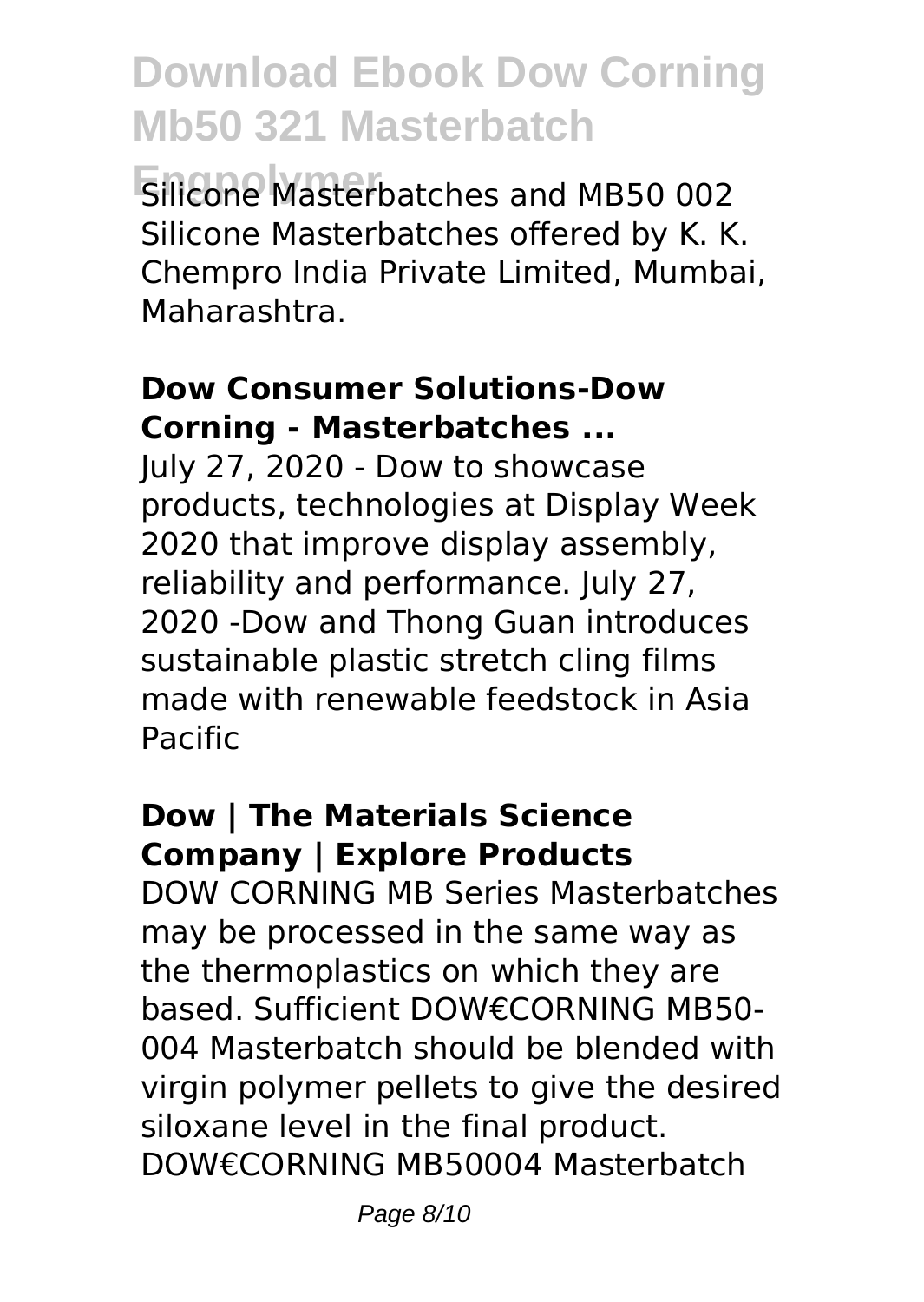**Download Ebook Dow Corning Mb50 321 Masterbatch Engpolymer** pellets can be added

### **Product Information Plastics**

Siloxane Masterbatch from Multibase, a Dow Corning company PRODUCT Approach Product to offer if the customer: Is buying: Is active in the following business: MB50-001 Polymers: Polypropylene Additives: Talc, waxes or amide-type slip agents Elastomers PP/TPO compounding Tier 1 for automotive MB50-321 TPV/TPE Carbon black Silicone Oil TPE/TPV ...

### **Siloxane Masterbatch from Multibase, a Dow Corning company**

**...** DOW CORNING(R) MB50-002 MASTERBATCH State or local laws may impose additional regulatory requirements regarding disposal. Call Dow Corning Corporate Environmental Management, (989) 496-6315, if additional information is required. 14. TRANSPORT INFORMATION DOT Road Shipment Information (49 CFR 172.101)